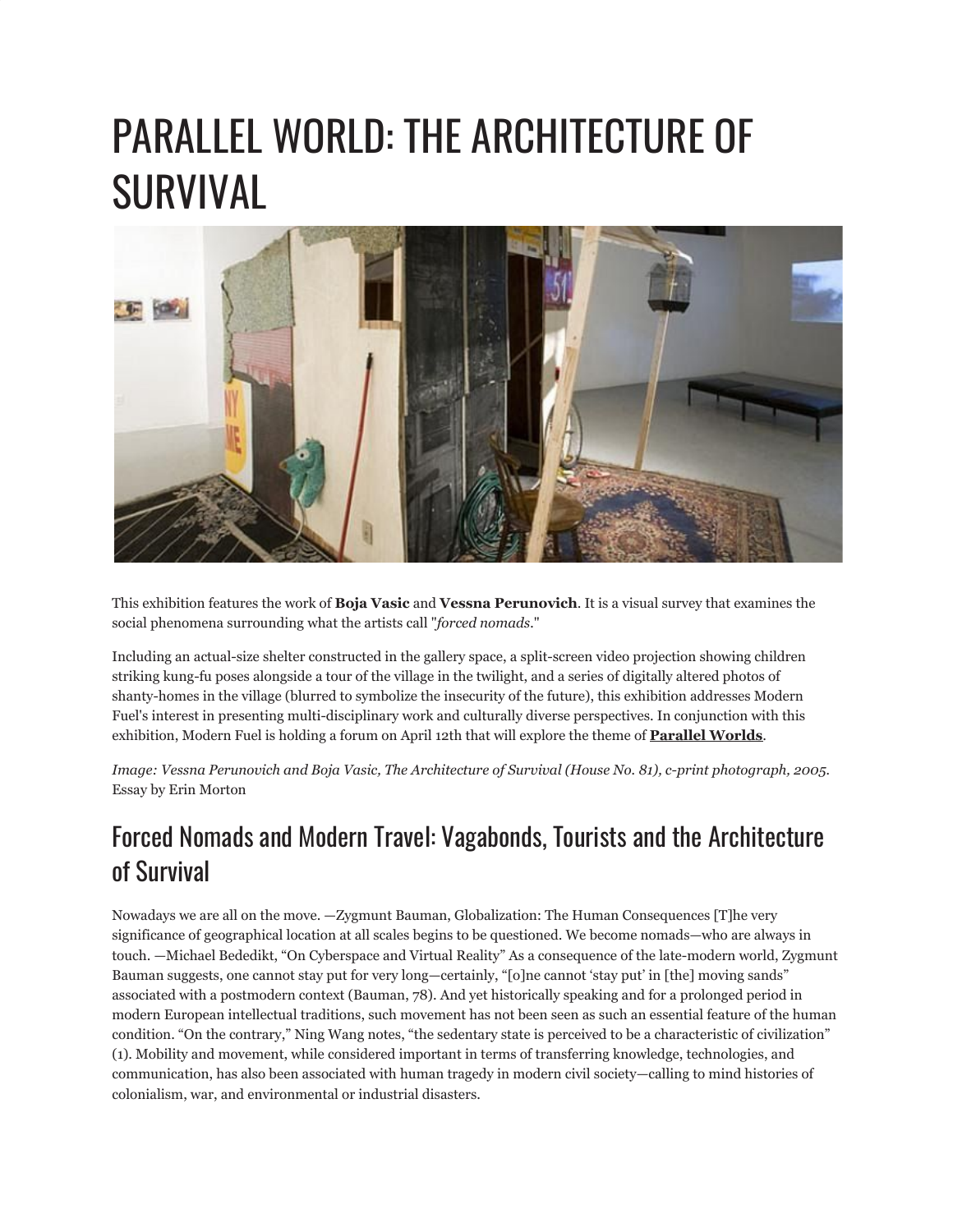Parallel World, Boja Vasic and Vessna Perunovich's exhibition at Modern Fuel Artist-Run Centre, depicts people who, like others who exist outside of the modern social order of travel, are participating in movement more akin to pre-modern ideas of human tragedy, thereby articulating the artists' paradoxical notion of the "forced nomad." Travel as a modern social action, then, conceptually associated with Vasic and Perunovich's exhibition, might be considered as a way to examine the late-modern relationship between globalization and what Bauman calls its "human consequences." In other words, "to tour or not to tour" can no longer be taken for granted as simply a necessary component to a middle-class contemporary lifestyle (Wang, vii).

It might also be read in relation to the kind of distancing that is implicit in mobility and movement—whether this is distance in time (towards a sense of authenticity, heritage or primitiveness), in space (novelty, difference, architectural environments), or in culture and way of life (the ethnic, the exotic, the unusual, the Other). Just as the birth of the modern age was signaled by the advent of travel by choice—travel, that is, unassociated with the tragedy of colonial civilizing missions—tourism was in turn a consequence of modernity (Wang, 2). Tourism as a social "necessity," no longer a luxury available exclusively to élites, has in the context of neoliberal globalization made travel available for mass consumption.

As Wang argues, in the neoliberal post-War West/global North freedom of movement is considered to be a basic political and social right, in line, for example, with freedom of expression and association; "'to travel or not to travel' has consequently become a social question" (13). And so, in this context, what becomes of contemporary visual artists Boja Vasic and Vessna Perunovich's notion of "forced nomads"? What is their human consequence when it comes to our current globalized episteme, so infused as it is with news reports about refugees, diasporas, fugitives, exiles, asylum seekers, and myriad forms of displaced persons? Can we understand forced nomads in relation to Bauman's suggestion that "[t]he vagabond is the alter ego of the tourist" (94)? Evidently, as Bauman puts it, "[i]n a restless world, tourism is the only acceptable, human form of restlessness" (94).

In Parallel World, Vasic and Perunovich's most recent installation of their photographic series The Architecture of Survival, such restlessness becomes a means to investigate the historically construed binaries between the vagabond (nomadic, transitory, uncivilized, ungovernable) and the tourist (normally sedentary, settled, modern, compliant). Vasic and Perunovich's installation consists of a series of photographs of a makeshift village settled on the periphery of downtown Belgrade, a community originally built and settled by Serbian refugees from Kosovo and now largely occupied by Roma families (a people conventionally and disparagingly known as Gypsies).

Digitally altered in order to create a blurred exposure, these photographic images of shanty houses and their occupants graciously reveal the precariousness of Belgrave's Roma community who, despite being composed of active, self-sufficient, working people living in the city for twenty years or more, remain marginalized in the crudest of living conditions (see Kemeny 2007). The photos occupy the walls of the gallery space and provide the context for the performative component of the Parallel World installation, in which Vasic and Perunovich construct a life-sized shelter built from found material. The structure houses a split-screen looped video projection of, on the right, some of the community's children playfully displaying kung-fu and bodybuilder poses and, on the left, village residents alongside their homes.

The notion of a parallel world seems fitting here and it might be easily read as a display of joie-de-vivre despite abject marginality. And yet it is worth probing this limiting analysis, in order to move beyond Bauman's vagabond-tourist dichotomy—pointing to the notion of travel itself as a complicated and messy terrain that is not so easily divided along these lines. In fact, as Bauman himself points out, "in the traveling society, tourism and vagrancy are two faces of the same coin. … The line which divides them is tenuous and not always clearly drawn. One can easily cross it without noticing" (96).

We can read this visually through Vasic and Perunovich's photographs, which all display a common feature in the homes they depict: a large painted house number on the front of each dwelling, ironically indicating a determined community organization, structure, and relative permanence to these residences, despite the fact that the houses are numbered according to the schedule of their pending demolition. Who is traveling where in this context? In this case,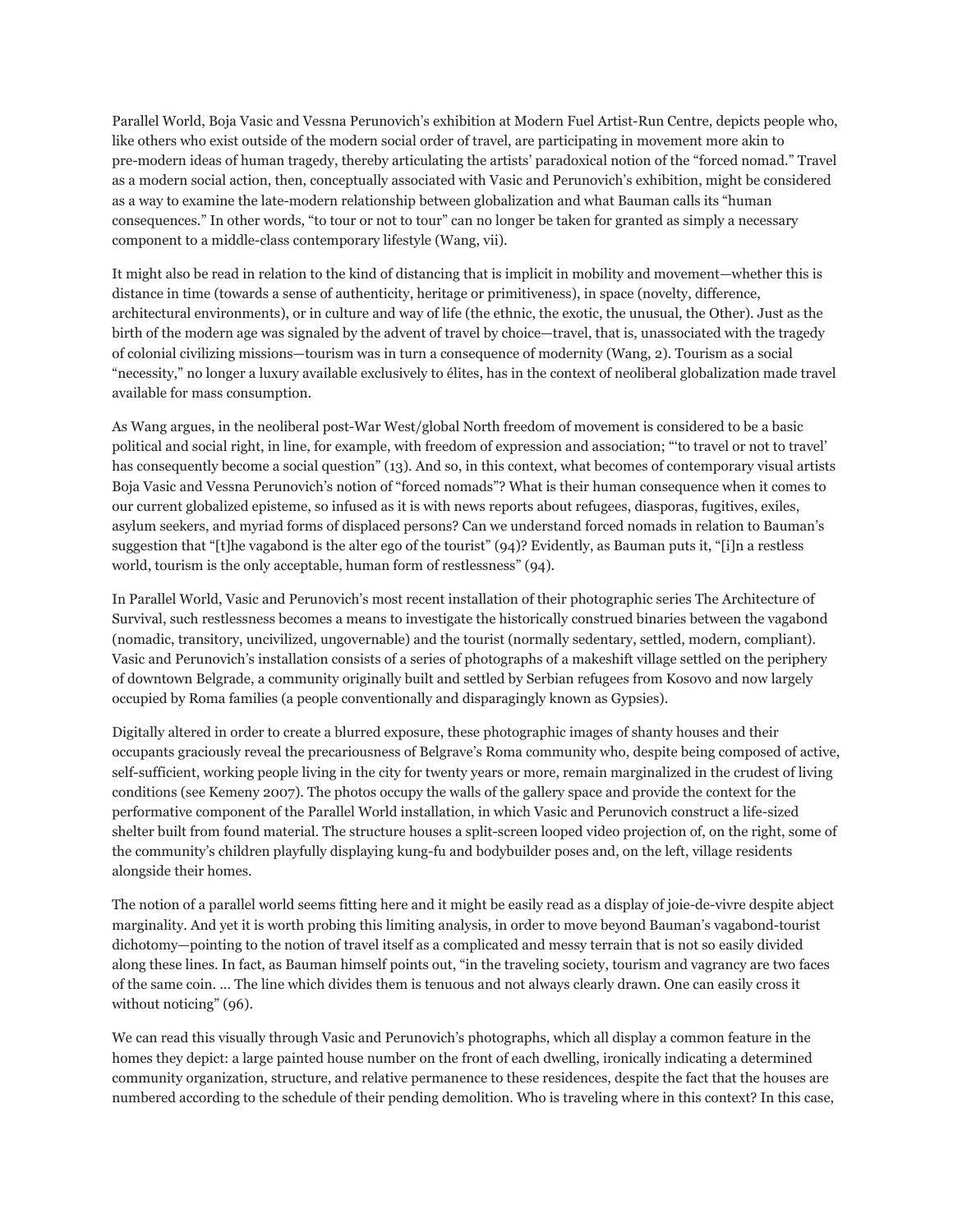it would seem, Vasic and Perunovich's camera lens replicates the photographic eye of the modern travel experience—it is they who are travelling visitors here.

Are Vasic and Perunovich travel photographers in this context, image-makers who are imposing their view on the scenes they capture, or do they operate as illustrators—a process that Carol Crawshaw and John Urry have described as "translating the experiences, memories and mental images of travelers into visual, material ones which can be stored away and brought out again at any time" (189)? Clearly, while Vasic and Perunovich are not seeking the common tourist goal of reassurance—generally expressed by way of a photographic souvenir of a known site in order to confirm one's presence there, or that a landmark in fact does look the way it is supposed to—their photos do share a snapshot quality of mainstream tourist imagery (see Taylor, 240). Operating as oppositional photographers in this sense, Vasic and Perunovich might be regarded as travelers recreating the modern tourist photograph by using it to unsettle the viewer and highlight social inequalities by employing known visual tropes such as humour, irony and confrontation (see Taylor, 242).

As John Taylor points out, these kinds of image-makers have aims that might "alter the signs of what tourists expect. … Quite unlike tourists, they are engaged in critiques of tourism, of heritage, and of certain failings or disasters of nationalism. They are concerned with the inequalities that stem from political choices, often feeding on xenophobia, racism, and class antagonisms" (242). It is in this sense that one might consider these images of forced nomads, those people formally on the move by consequence of violence and political aggression but who now occupy a somewhat liminal space between the perceived boundaries of the primitive and the modern, the uncivilized and the developed, the vagabond and the tourist.

**Works Cited:** Bauman, Zygmunt. Globalization: The Human Consequences. Cambridge: Polity Press, 1998. Benedikt, Michael. "On Cyberspace and Virtual Reality." In Man and Information Technology. Royal Swedish Academy of Engineering Sciences International Symposium. Stockholm: IVA, 1995. Crawshaw, Carol and John Urry. "Tourism and the Photographic Eye." In Touring Cultures: Transformations of Travel and Theory. Eds. Chris Rojek and John Urry. London and New York: Routledge, 1997. 176-195. Kemeny, Marika. "The Spirit of Serbia's Roma People Shines in Glendon Exhibit." Y File: York's Daily Bulletin. 31 October 2007, <http://www.yorku.ca/yfile/archive/index.asp?Article=9341>, accessed 1 March 2008. Taylor, John. A Dream of

England: Landscape, Photography and the Tourist's Imagination. Manchester: Manchester University Press, Manchester 1994. Wang, Ning. Tourism and Modernity: A Sociological Analysis. Amsterdam: Pergamon, 2000.

## [Parallel](http://www.flickr.com/photos/modernfuel/sets/72157604568806060/) World Photos

## Bios

**Erin Morton** is a PhD candidate and a teaching fellow in the Department of Art at Queen's University. Her current research examines visual cultural production in Atlantic Canada, outlining the way it offers new opportunities for bureaucrats and businesses to promote the region as a place where distinct aesthetic practices exist outside of modernity—processes that encourage tourism through a complex heritage industry that remains bounded to an antimodern understanding of the region and the people who live there.

**Boja Vasic** is a Toronto based media artist and photographer. His work has been shown at the 8th Havana Biennial in Cuba, VI Yugoslav Biennial of Youth Vrsac in Serbia, XIII and XIV International Art Biennial of Vila Nova de Cerveira in Portugal, and at the Liverpool Biennial, Independents. His video installations and photo based works have been exhibited at artist-run centres across Canada.

**Vessna Perunovich** is a Toronto based visual artist who works in a wide range of mediums including drawing, painting, sculpture, installation, video and performance. She has exhibited widely across Canada, as well as internationally. Some of the most recent exhibitions include: Sound Proof, at the E:vent Gallery, London UK (2008),